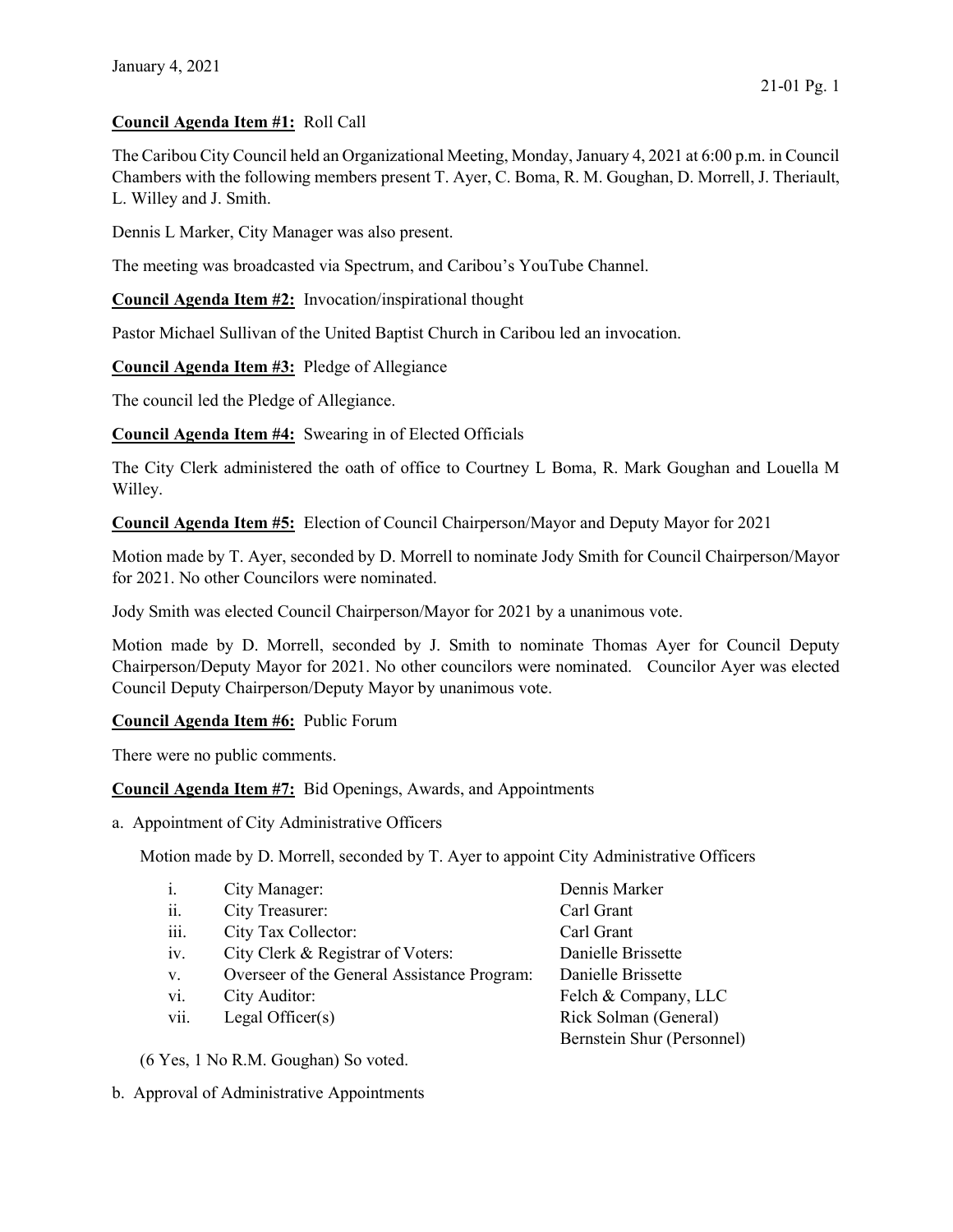Motion made by D. Morrell, seconded by T. Ayer to approve the Administrative Appointments

| Deputy Treasurer:  | Holli Doody    |
|--------------------|----------------|
| Deputy City Clerk: | Susan Skidgell |

(6 Yes, 1 No R.M. Goughan) So voted.

- c. Appointment of Members to Community Advisory Boards
	- i. Airport Advisory Committee- postponed, no applications have been received.
	- ii. Aroostook Waste Solutions

Motion made by T. Ayer, seconded by D. Morrell to reappoint Ken Murchison to the Aroostook Waste Solutions board for a term of 3 years. (7 Yes) So voted. Council postponed appointment of the second representative until after further discussion about Councilor requirements for meeting attendance.

iii. Board of Assessors

Motion made by T. Ayer, seconded by J. Theriault to reappoint Romeo Parent to the Board of Assessors for a term of three years. (7 Yes) So voted.

iv. Caribou Utility District

Motion made by J. Theriault, seconded by T. Ayer to reappoint David Belyea to the Caribou Utilities District Board for a term of three years. (7 Yes) So voted.

v. Cary Medical Center Board of Directors

Motion made by J. Theriault, seconded by C. Boma to appoint Doug Plourde, Michael Gahagan, and Michael Quinlan to the Cary Medical Center Board of Directors for a term of three years. (6 Yes, 1 No T. Ayer) So voted.

vi. Caribou Hospital District Trustees

Motion made by T. Ayer, seconded by D. Morrell to appoint Hugh Kirkpatrick to the Caribou Hospital District Trustees for term of three years. (3 Yes, 2 No Boma, Theriault, 1 Abstain R.M. Goughan) No Quorum

Motion made by J. Theriault, seconded by C. Boma to appoint Doug Plourde to the Caribou Hospital District Trustees for a term of three years. (3 Yes, 2 No D. Morrell, T. Ayer, 1 Abstain R.M. Goughan) No Quorum

Mayor Smith asked Manager Marker how to proceed. Manager Marker indicated that both votes have failed and unless the Council reconsiders the votes, another person(s) could be considered for appointment at a future meeting. The Council took no further action.

vii. Library Board of Trustees

Motion made by J. Theriault, seconded by L. Willey to appoint Brianna Carlson, and Kristine Bondeson to the Library Board of Trustees for a term of three years. (7 Yes) So voted.

viii. Nylander Museum Board of Trustees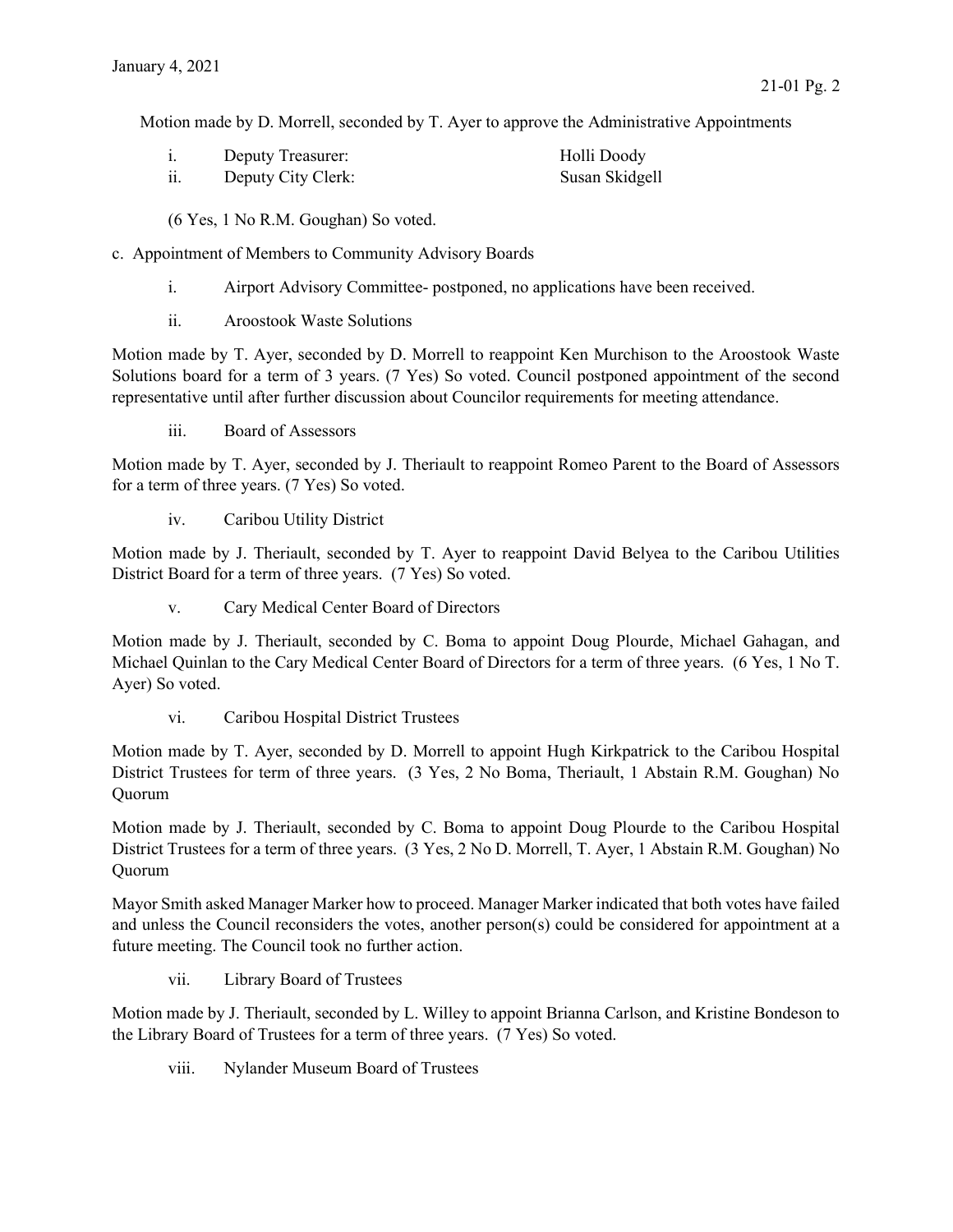Motion made by J. Theriault, seconded by C. Boma to appoint Heather Hale, Dana Jones, and Philip McDonough II to the Nylander Museum Board of Trustees for a term of three years. (7 Yes) So voted.

ix. Planning Board

Motion made by T. Ayer, seconded by D. Morrell to appoint Drew Ayer and Eric Hitchcock to the Planning board for a term of three years. (6 yes, 1 No J. Theriault) So voted.

x. Recreation Commission

Motion made by T. Ayer, seconded by D. Morrell to reappoint Susan White and Matthew Holabird to the Recreation Commission board for a term of three years. (7 Yes) So voted.

xi. Zoning Board of Appeals

Motion made by J. Theriault, seconded by D. Morrell to reappoint Margaret Pierce to the Zoning Board of Appeals for a term of three years. (7 Yes) So voted.

d. 2021 Dog Licensing Award

Mayor Smith picked the winning tag number from a tote containing the tag numbers of the dogs that were licensed by December 31, 2020 for the upcoming year. The winner of the drawing is Wendy Page for her dog Baxter. A \$50.00 gift certificate for veterinary services will be sent to her local veterinarian.

e. Contract for IT Services with Oak Leaf Systems Inc.

Motion made by T. Ayer, seconded by D. Morrell for the City manager to be able to sign into another contract for IT services with Oak Leaf Systems Inc. (7 Yes) So voted.

Council Agenda Item #8: New Business & Adoption of Ordinances and Resolutions

a. Discussion and Possible Action Regarding City Charter Section 2.06

Manager Marker led a discussion and read Section 2.06 of the Caribou City Charter and what needs to be done to avoid forfeiture of their seat and what the attendance requirements are. He explained that legal counsel indicates it is up for council interpretation and for the council to police itself regarding which meetings must be attended. The prior Council moved that only Council subcommittees would be considered. The intent of having discussion on this point, was so that all Councilors would understand what is expected between themselves before committee assignments are made.

Motion made by T. Ayer, seconded by L Willey to continue as voted in December of 2020, cannot miss 3 consecutive meetings without being excused and must attend all meetings that you have voting power. Manager Marker asked to clarify the intention that liaison assignments would not count, but any appointments to outside agencies (e.g. AWS, CEGC, etc.) where a Councilor votes as a board member would count. Councilor Ayer indicated the intent was as discussed by the Manager. (6 Yes, 1 No R.M. Goughan) So voted.

b. Discussion and Possible Action Regarding 2021 Council Meeting Calendar

Motion made by T. Ayer, seconded by J. Theriault to accept the proposed Council Meeting schedule for 2021. (7 Yes) So voted.

| January 11 | Monday | <b>Regular Meeting</b> |
|------------|--------|------------------------|
| January 25 | Monday | <b>Regular Meeting</b> |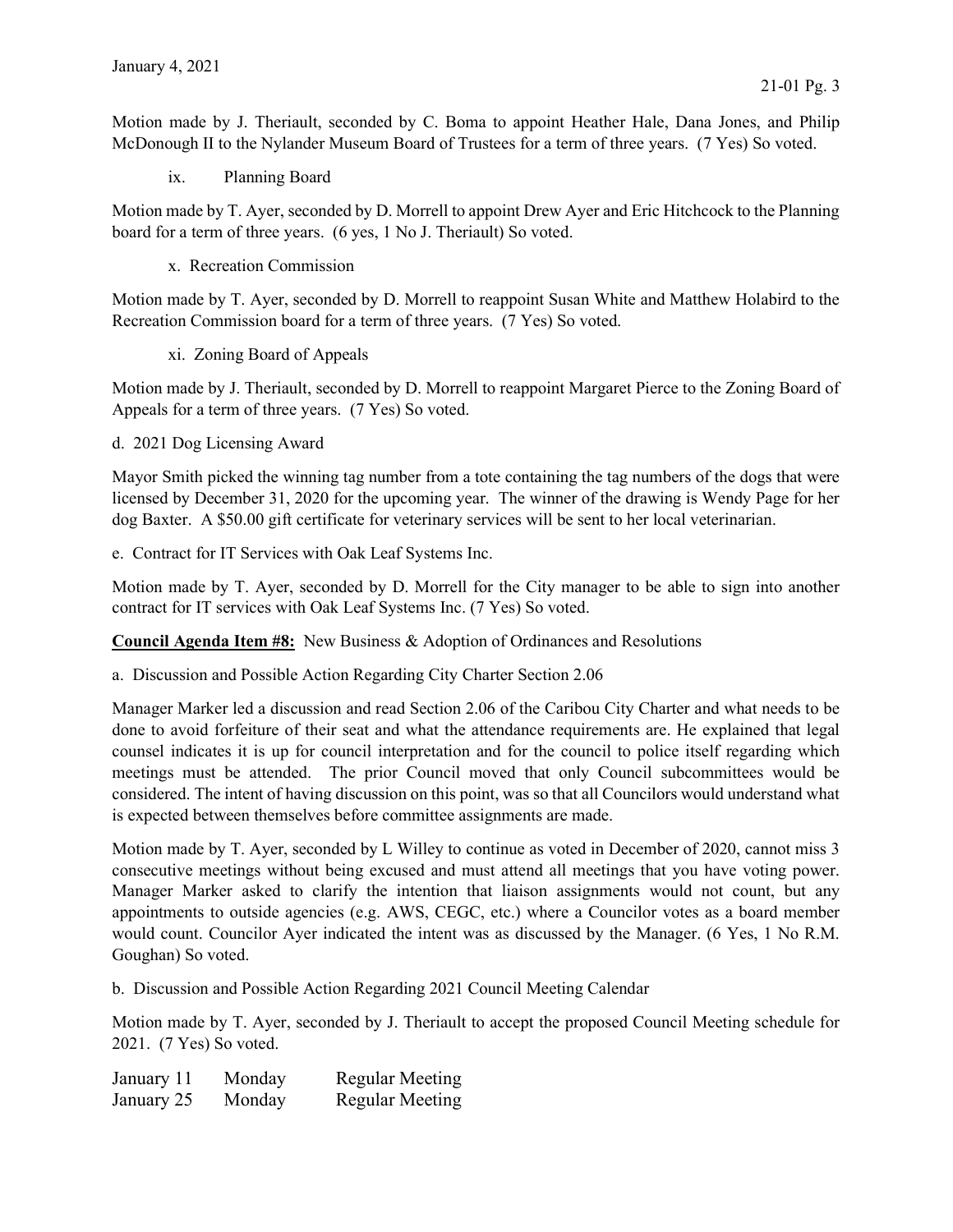| February 8                                                                                   | Monday  | <b>Regular Meeting</b>                                     |  |  |
|----------------------------------------------------------------------------------------------|---------|------------------------------------------------------------|--|--|
| February 22                                                                                  | Monday  | <b>Regular Meeting</b>                                     |  |  |
| March 8                                                                                      | Monday  | <b>Regular Meeting</b>                                     |  |  |
| March 15                                                                                     | Monday  | Budget Workshop (if needed, 2021 Budget adoption deadline) |  |  |
| March 22                                                                                     | Monday  | <b>Regular Meeting</b>                                     |  |  |
| April 5                                                                                      | Monday  | <b>Regular Meeting</b>                                     |  |  |
| April 20                                                                                     | Tuesday | <b>Regular Meeting</b>                                     |  |  |
| May 3                                                                                        | Monday  | <b>Regular Meeting</b>                                     |  |  |
| May 17                                                                                       | Monday  | <b>Regular Meeting</b>                                     |  |  |
| June 14                                                                                      | Monday  | <b>Regular Meeting</b>                                     |  |  |
| June 28                                                                                      | Monday  | <b>Regular Meeting</b>                                     |  |  |
| July 12                                                                                      | Monday  | <b>Regular Meeting</b>                                     |  |  |
| July 26                                                                                      | Monday  | <b>Regular Meeting</b>                                     |  |  |
| August 9                                                                                     | Monday  | <b>Regular Meeting</b>                                     |  |  |
| August 23                                                                                    | Monday  | <b>Regular Meeting</b>                                     |  |  |
| September 7                                                                                  | Tuesday | <b>Regular Meeting</b>                                     |  |  |
| September 20 Monday                                                                          |         | <b>Regular Meeting</b>                                     |  |  |
| October 4                                                                                    | Monday  | <b>Regular Meeting</b>                                     |  |  |
| October 18                                                                                   | Monday  | <b>Regular Meeting</b>                                     |  |  |
| November 1                                                                                   | Monday  | <b>Regular Meeting</b>                                     |  |  |
| November 15 Monday                                                                           |         | <b>Regular Meeting</b>                                     |  |  |
| November 29 Monday                                                                           |         | <b>Regular Meeting</b>                                     |  |  |
| December 13 Monday                                                                           |         | <b>Regular Meeting</b>                                     |  |  |
| All meetings will be held in the Council Chambors of 25 High Street unless otherwise noticed |         |                                                            |  |  |

All meetings will be held in the Council Chambers at 25 High Street unless otherwise noticed. The proposed meeting time is 6pm.

c. Discussion and Possible Action Regarding Collection of Property Tax Prior to 2021

Motion made by D. Morrell, seconded by J. Theriault to authorize the Tax Collector to accept early payments of 2021 property taxes with a zero percent (0%) interest rate applied to any prepayment amounts. (7 Yes) So voted.

d. Discussion and Possible Action Regarding Manager Authorization to Approve Treasurer Warrants

Motion made by J. Theriault, seconded by C. Boma to authorize the City Manager to review and approve all Treasurer Warrants for 2021. (7 Yes) So voted.

e. Discussion and Possible Action Regarding Authorization to Provide a Tax Club for 2021

Motion made by D. Morrell, seconded by T. Ayer to authorize a Tax Club for 2021 as previously established. Providing for 12 equal payments of an account's tax liability with no applied interest in October, November and December for club participants. (7 Yes) So voted.

Council Agenda Item #9: Reports and Discussion by Mayor and Council Members

Mayor Smith expressed his gratitude to the Council for electing him as the mayor for 2021.

Council Agenda Item #10: Executive Session(s)